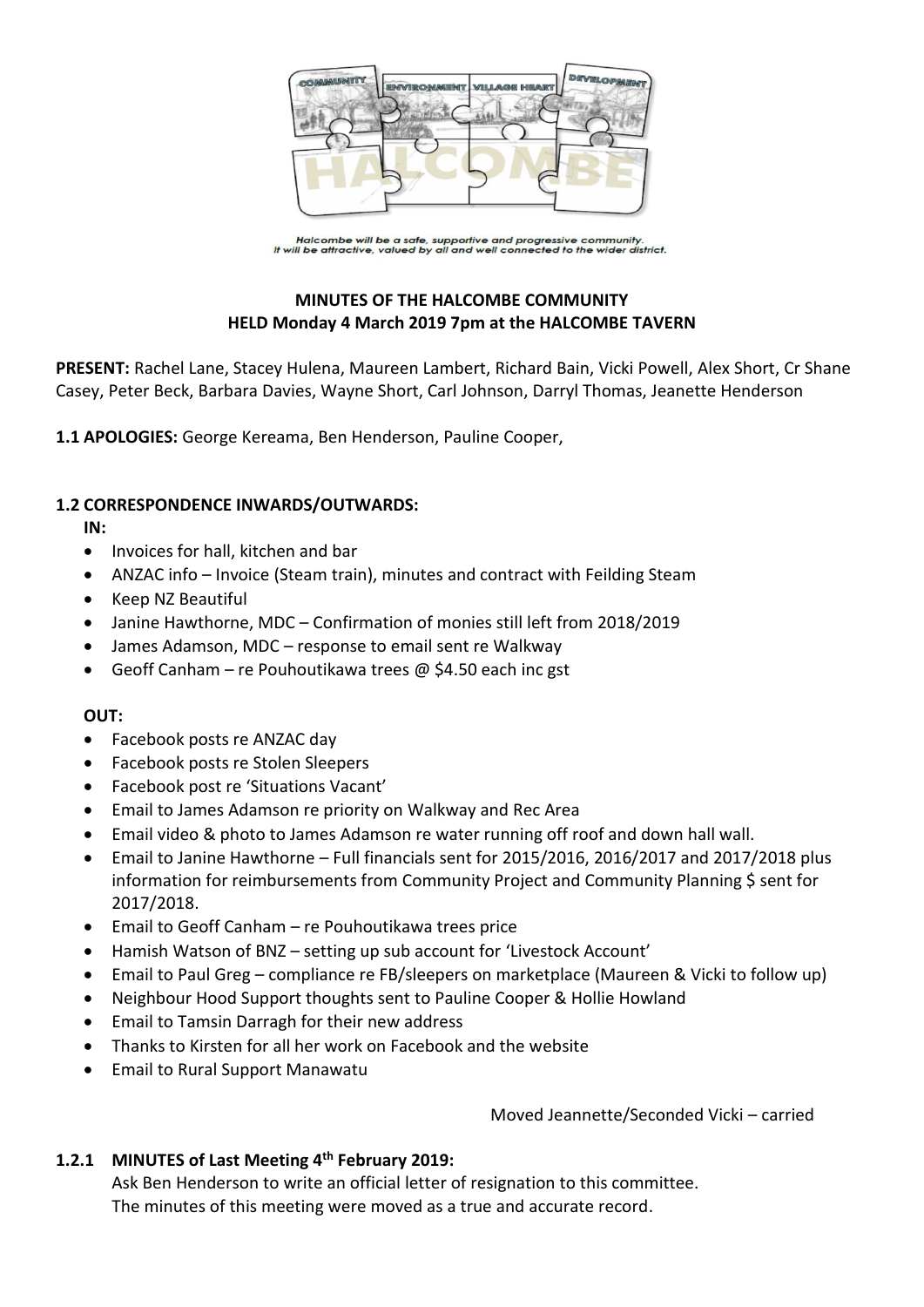## **2. Items for Approval/Information**

|                        | <b>Opening Balance</b><br>as at 01/2/19 | <b>Deposits</b> | <b>Expenses</b> | <b>Closing Balance as at</b><br>28/02/19 |
|------------------------|-----------------------------------------|-----------------|-----------------|------------------------------------------|
| <b>General Account</b> | \$11,168.90                             | \$2,076.61      | \$1,500.00      | \$11,745.51                              |
| <b>Hall Operating</b>  | \$1,813.55                              | \$0.42          | \$6.29          | \$1,807.68                               |
| <b>ANZAC Day</b>       | \$709.74                                | \$3,160.18      | \$250.00        | \$3,619.92                               |
| <b>Hall Refurb</b>     | \$8045.00                               | \$1.80          | \$0             | \$8,046.80                               |
| <b>Community Fund</b>  | \$9,437.50                              | \$2.11          | \$0             | \$9,439.61                               |
|                        |                                         |                 |                 |                                          |
| <b>Total</b>           | \$31,174.69                             | \$5,241.12      | \$1,756.29      | \$34,659.52                              |

# **2.1 FINANCIAL REPORTS – Stacey Hulena:**

# **2.2 FINANCIAL REPORTS:**

## **For details see attached reports.**

- Accounts to be passed for payment:
	- $\circ$  Wayne Short Hall Plumbing  $\circ$  \$276.93
	- $\circ$  Maureen Lambert Hall Paint & Curtains  $\qquad$  \$816.90
	- $\circ$  TPS NZ Hall Kitchen cabinets  $\circ$  \$800.04
	- o TPS NZ Hall Bar cabinets \$858.10
	- o Rachel Lane Gift for David Johnstone \$ 25.00
	- o Rachel Lane: Fluro spray for remaining sleepers \$57.29
	- o Feilding Steam Train Deposit \$1,150.00
- Reconciliation 2017/2018 **Total \$2,131.36** made up of:
	- $\circ$  Community Project fund (\$3,000/yr) \$2,017.36
	- o Community Planning fund (Projects identified in our Community Plan e.g. CBD/Rec Area Development) \$113.85

| Balance in Community Project fund 2018/19 | \$2,495.05  |
|-------------------------------------------|-------------|
| Balance in Community Planning fund        | \$12,886.15 |

Moved Stacey / Seconded Vicki – carried

## **2.2 COUNCIL REPORT – Cr Shane Casey:**

- Focus on Youth
	- $\circ$  Youth Council meets 4<sup>th</sup> Monday at 5.30pm 7pm
	- $\circ$  Actively recruiting for new members 12 24 years of age
	- o Community engagement workshops Aged Care etc
	- $\circ$  25<sup>th</sup> March Youth Workshop at MDC run by Cr Shane Casey
	- o Target Survey for Youth Services to be carried out
- Leadership Training held 18<sup>th</sup> Feb at MDC Rachel, Maureen, Stacey & Jeannette attended
- $\bullet$  Halls & Committee meeting all invited to attend Wed 6<sup>th</sup> March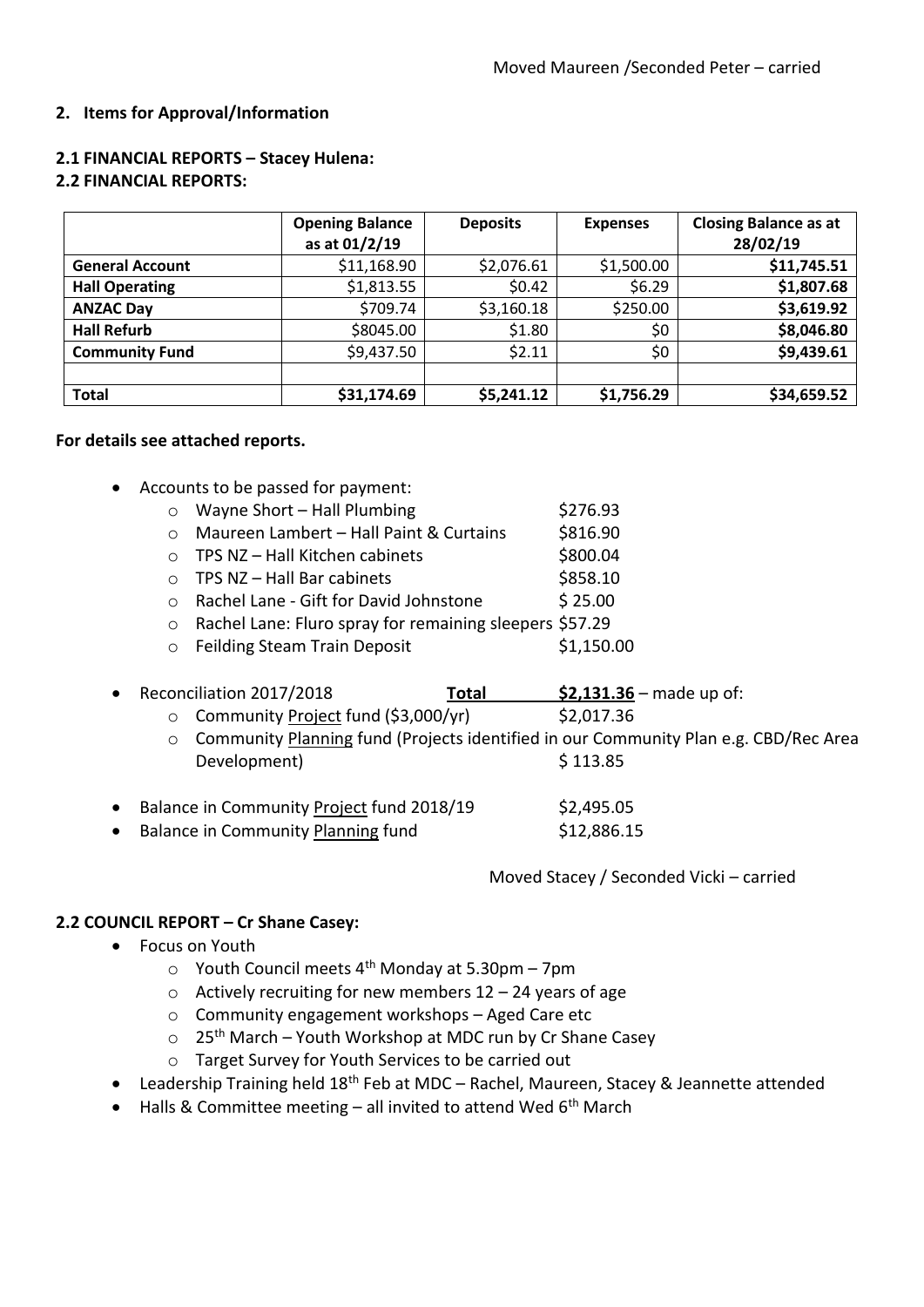## **3. Other Business**



## **3.1 Focus #1 – Walkway & Domain**

- 10 sleepers from Monteith Street and 15 sleepers from Levin Street have been stolen.
- The remaining sleepers have been sprayed with fluo spray paint to identify them as belonging to HCDG.
- What do we replace these with? Rocks and concrete Barb to enquire re boulders
- Handing over maintenance of Walkway to MDC Rachel to chase this up
- Pouhoutukawa trees are \$4.50 each inc gst All in favour of purchasing these.
- Rocks and Bulbs under the 'Welcome to Halcombe' sign Feilding end Richie & Barb
- Organise Working Bee to plant trees Sunday 26<sup>th</sup> May at 9am organise MDC BBQ

#### **3.2 Focus #2 - Hall & Hall Kitchen**

- Maureen submitted a Hall report on the refurb work being carried out, timeframes & costs
- Once finished we need to promote and use the hall, kitchen & bar
- Promote as a wedding destination?
- Wedding day function in July Barb to investigate
- Guttering at the back of the kitchen still needs fixing.

#### **3.3 Focus #3 - ANZAC Day**

- On track with the organisation
- Poppies have been done 700 to go on cenotaph then for sale after the service
- Train tickets to go on sale early March
- Flyer re the day to go to RD9 residents
- Need volunteers on the day
- Give-a-little page set up total of \$350 at present
- Locals can pay a donation directly to HCDG bank account
- Still waiting to hear back from ECET re grant funding
- Halcombe school raised \$200 towards ANZAC Day need to visit school to accept Vicki & Jeannette to go up on Wed  $6<sup>th</sup>$  March at 10.30 – Barb to organise

#### **3.4 Focus #4 - Cenotaph & recreational area**

 Rachel has met with James Adamson of MDC to discuss how we can get some action. Awaiting costings from MDC and then the HCDG will make a decision on which bits will be done.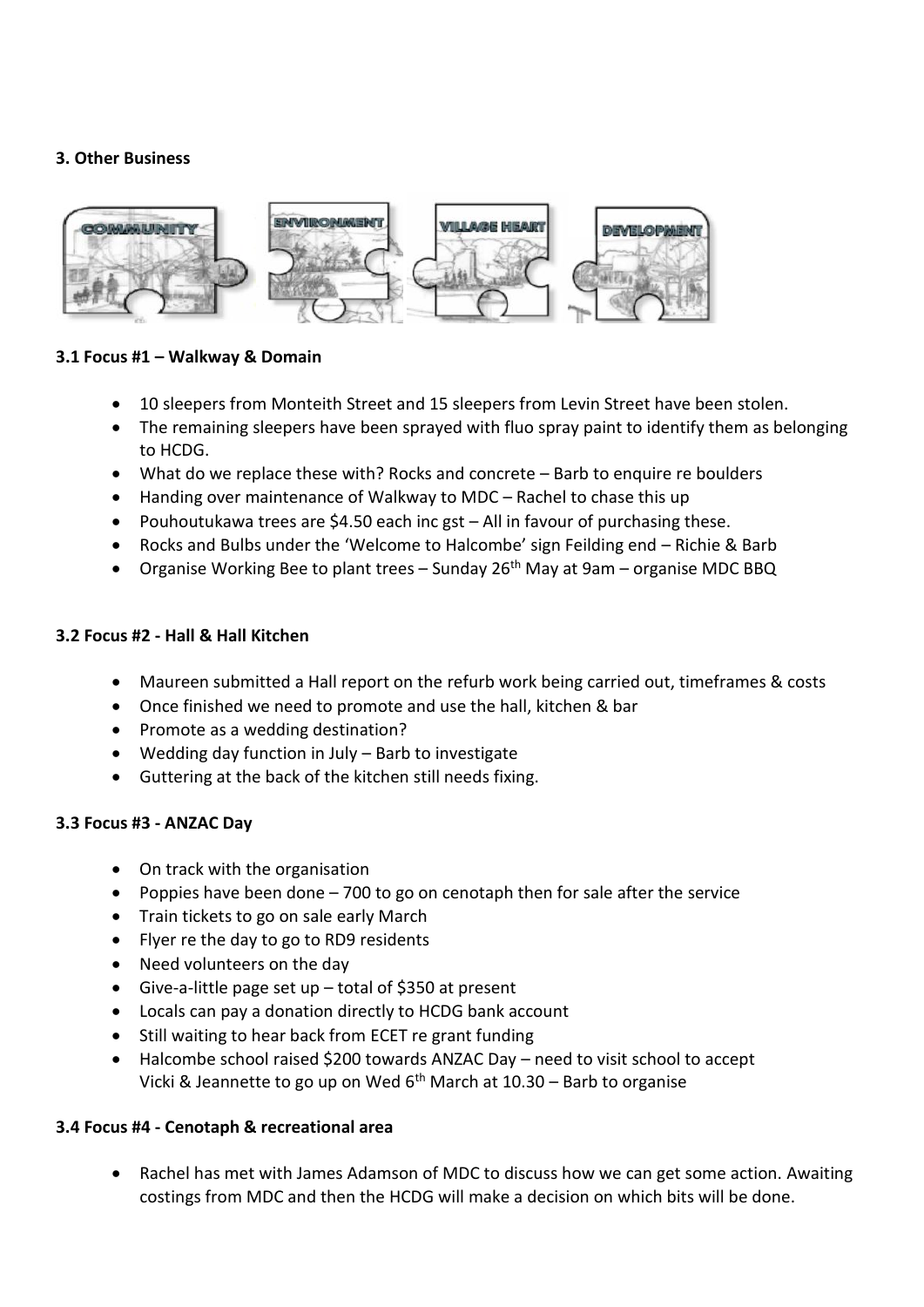High priority is getting lights to light up the Cenotaph. Rachel to contact Martin Skinner.

# **3.5 SUBPROJECTS:**

## **Roading Update**

• Nothing to report

## **Community Get Togethers**

- School Gala Saturday 23 $rd$  March
- Auction Night Saturday  $13<sup>th</sup>$  April.
- Halcombe Herald due to go out. We have assistance in pulling it together and formatting, but need the copy sent through. Please send event info through to [Halcombe.comunity@gmail.com](mailto:Halcombe.comunity@gmail.com) including ANZAC Day promotion, which will go on the front.

## **Cemetery Land**

- Darryle Thomas updated the group on recent activities:
	- o Sheep have been shorn Charlie Walker did this free of charge for Darryle.
	- o Have purchased some replacement ewes but require 3 or 4 more by donation.
	- o Sold 37 lambs @\$113 each.
	- o Gorse was sprayed in December. Large gorse bush at the back of the land needs dealing with. Paul Hughes has suggested burning it. Darryle and Paul to sort this.
	- $\circ$  Darryle has bought 20 lts of spray (on special) and will split with HCDG.
	- o Needs new posts when ground softer. Jeff Lane to help Darryle do this.
	- o Ram to go in with ewes in next few weeks.
	- o Wool sold for \$250.00
- Darryle also asked for help as he is having surgery on his shoulder end of May. He will be out of action for 3 months. Help required for: **Crutching (May/June) /Docking/Spraying.** Jeff Lane has already offered to help. FB posts and emails to be sent out closer to the tie when jobs are needing to be done to get help. It worked well last year with docking.

Moved Barb / Seconded Vicki – carried

**Communication (Cell, landline, internet) -** No progress updates.

## **Entrance Signs** – no progress to report

**Neighbourhood Support/Civil Defence/Police** – Hollie Howland and Pauline Cooper have agreed to champion this and will be working with current local Neighbourhood Support reps (Pete Davis and Alison Short), Neighbourhood Support Manawatu and the Police to organise some events.

**Power capacity in village** – no progress to report.

**Christmas Lights** – Need to keep a record of the Christmas light money as it sits in the General (00) account.

| <b>BALANCE</b> | \$422.32 | Held in General (00) account                                  |
|----------------|----------|---------------------------------------------------------------|
| minus          | \$191.68 | Solar lights (reimbursement made to David Johnstone 22/04/16) |
| minus          | \$150.00 | float for the bake sale $(11/12/15)$                          |
|                | \$764.00 | received from the fundraising bake sale (18/12/15)            |

The current solar lights need to be replaced this year.

**Rangitikei River Access** – no progress to report

**Sewerage** – no progress to report.

**Storm water** – drains have been dug out up to Rangitawa stream

**Recycling** – all good

## **4.0 General Business**

**Other Items**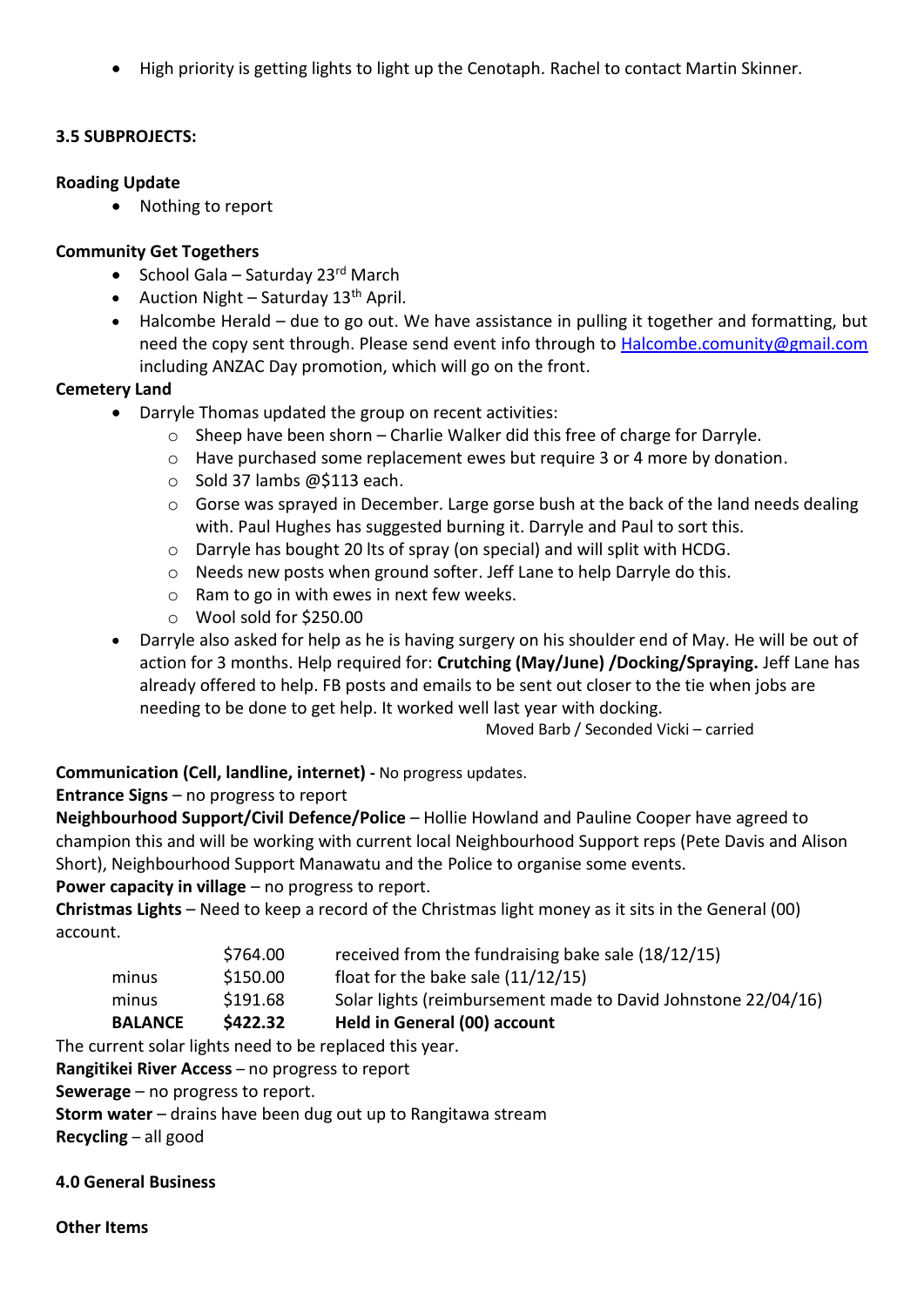- Need to obtain David Johnston & Tamsin Darragh's new address Jeannette to investigate
- Financials for MDC split of funds for projects and extra bits for LTP.
	- o 2019/2020 allocation of Community Project \$3,000 agreed as follows: \$1,000 ANZAC Day, \$1,000 an Event/s, \$500 Walkway, \$500 Community Communications (new Halcombe phone book/Welcome packs)
	- o Community Planning Fund (i.e. things that bring our Community plan to life)
		- i. Items outlined in the CBD/Rec Area and Walkway plans sent through to James Adamson in February e.g. Cenotaph lights, pathway from Walkway to Playground, mound removed, Levin street drain fence extension, grass areas of no planting, pathway from Monteith Street up to the school (We need to ask the school if they would support this).
		- ii. Vehicle calming entrances into the village and village centre.
		- iii. Drains by Stanway Road cleaned up and visibility into the village improved (trees trimmed).
	- o Other requests for Service (that would have previously been included in a submission to Council)
		- i. Hall roof and flashing fully replaced
		- ii. Hall (and Playcentre??) exterior paint
		- iii. Hall floor resanded/repolished
		- iv. Sealing of hall car park and develop/smooth out the grass bit at the back.
	- $\circ$  Rachel to submit forms to Janine Hawthorne by 31<sup>st</sup> March 2019
- Projects need to be championed and each month push council along.
- Any correspondence via email to MDC please cc Cr Shane Casey.
- Playcentre building ownership Vicki to contact Alison Short.
- Shane to organise meeting with Brent Limmer around the likes of the Cenotaph lights that haven't had action for years.
- Maureen to call council re pot holes along paper road behind hall (get transaction number)
- Rachel Lane handed in her letter of resignation as Chairperson of the HCDG. Rachel also gave her reasons why she has chosen to step down and the thanked the group for their awesome support.
- The HCDG needs to nominate a temporary Chairperson to take over until elections end of 2019. This will be worked on over the next few weeks. Ask for nominations from the HCDG.

## Meeting closed

**Next Meeting Date: Monday 1 st April 2019 at 7pm in the Halcombe Tavern**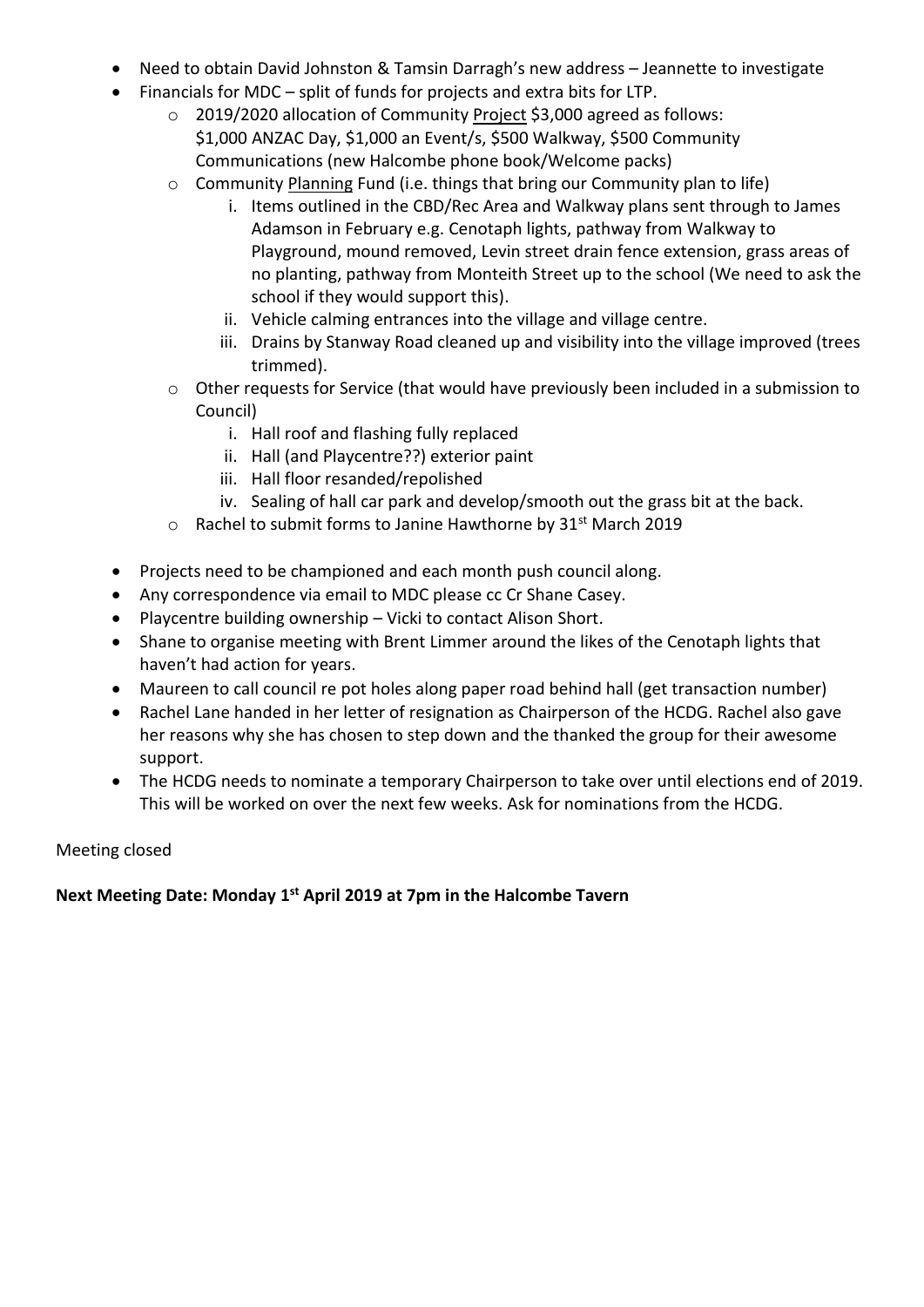| <b>MDC Action point</b>                                                                                                                                                                                                                                                                                                                                                                                                                                                                                                                                                                                                                                                                                                                                                                                                                                          | <b>Transaction</b> | <b>MDC</b>                       | <b>Minutes</b>     |
|------------------------------------------------------------------------------------------------------------------------------------------------------------------------------------------------------------------------------------------------------------------------------------------------------------------------------------------------------------------------------------------------------------------------------------------------------------------------------------------------------------------------------------------------------------------------------------------------------------------------------------------------------------------------------------------------------------------------------------------------------------------------------------------------------------------------------------------------------------------|--------------------|----------------------------------|--------------------|
|                                                                                                                                                                                                                                                                                                                                                                                                                                                                                                                                                                                                                                                                                                                                                                                                                                                                  | #                  | department                       | date               |
|                                                                                                                                                                                                                                                                                                                                                                                                                                                                                                                                                                                                                                                                                                                                                                                                                                                                  |                    |                                  |                    |
| 05/03/18 Concern around "slickness" of seal on the approach to the<br>1 way bridge on Wilson Road (chip has "soaked" into the tar during<br>the hot weather).<br>xx/xx/2018 Water cutting is programmed for when a water cutter<br>can be sourced. Prop late Aug/Sept 18.<br>04/03/18 HAS THIS BEEN DONE?                                                                                                                                                                                                                                                                                                                                                                                                                                                                                                                                                        |                    | Roading                          | March<br>2018 **** |
| <b>Cenotaph lights:</b><br>21/03/18 Email to Janine Hawthorne MDC asking what the HCDG<br>needed to do re: getting the cenotaph lights sorted. We asked about<br>paying for power work, permissions - basically where do we start?<br>$28/03/18$ Reply from J – she will come back to us re: the lighting and<br>power questions.<br>14/02/19 Rachel HCDG emailed James Adamson MDC (cc'd Janine<br>and Shane Casey MDC) re: asking for a Roading contact following a<br>meeting with James and Alex (Rec Services) where the Cenotaph<br>lights were bought up again.<br>14/02/19 James replied with Martin Skinners MDC contact details as<br>it is a Roading matter. Rachel to contact Martin.                                                                                                                                                                |                    | Roading                          | <b>March 2018</b>  |
| <b>CBD/Rec Area and Walkway Plans</b><br>31/01/19 Rachel Lane HCDG emailed Carl Johnstone MDC and James<br>Adamson MDC re: a proposed plan for moving forward with the<br>CBD/Rec Area/Walkway.<br>07/02/19 - Rachel and Maureen Lambert HCDG met James Adamson<br>and Alex (Rec Services) in Halcombe and discussed the plan.<br>Rachel to send through priorities.<br>$\bullet$<br>Alex to come back with costings of the various parts and the<br>$\bullet$<br>HCDG to make a call re which things to spend the \$12K<br>Community Planning money on.<br>James to speak with Carl and Duncan (Rec Services) re:<br>walkway handover plan.<br>14/02/19 - Rachel sent priority email to James (cc'd Janine<br>Hawthorn MDC and Shane Casey MDC) re: priorities. James<br>acknowledged it.<br>06/03/19 - James sent email to Duncan RS (cc'd in Carl and Rachel) |                    | Parks,<br>Property &<br>Reserves | Feb 2019           |